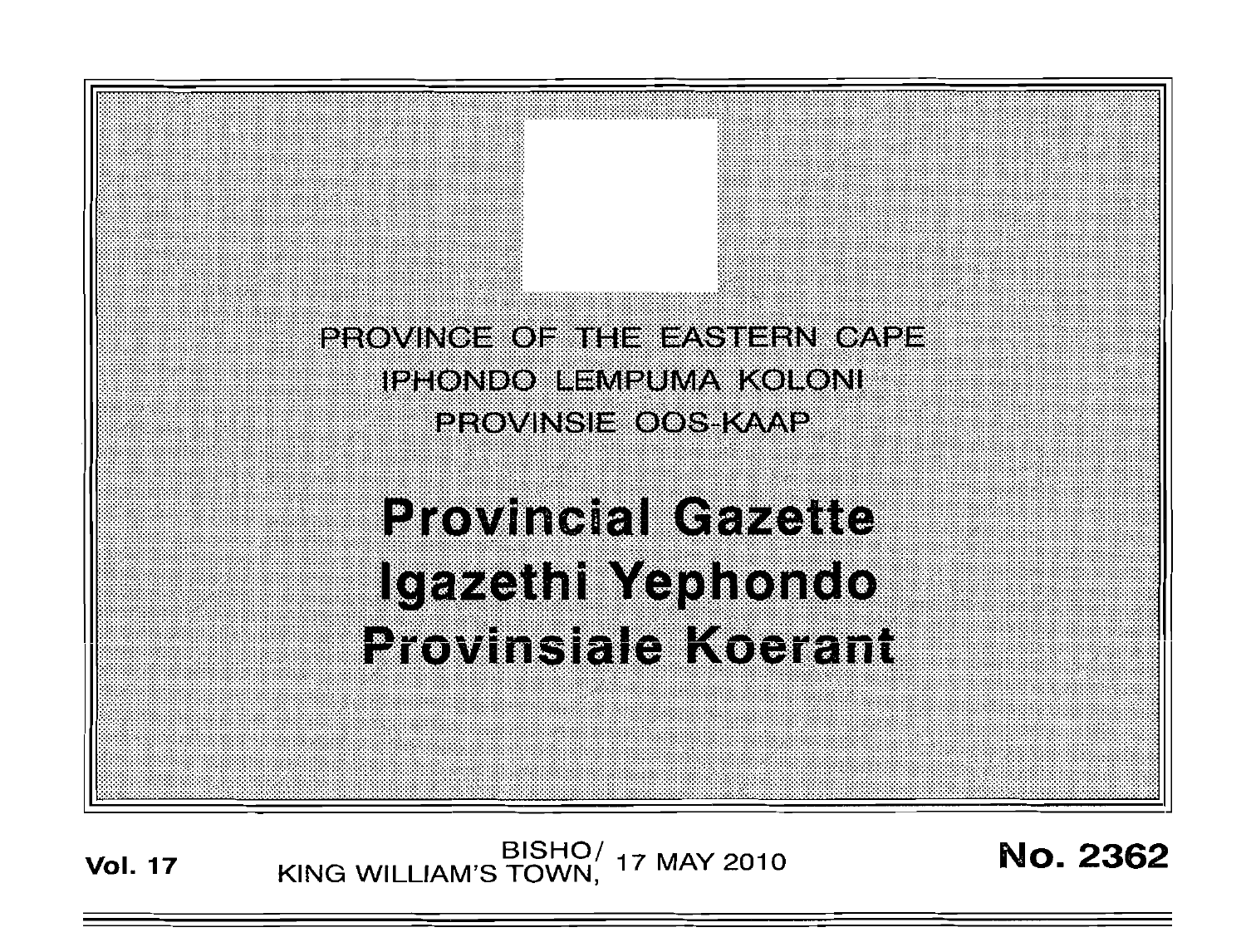# **IMPORTANT NOTICE**

**The Government Printing Works will not be held responsible for faxed documents not received due to errors on the fax machine or faxes received which are unclear or incomplete. Please be advised that an "OK" Slip, received from a fax machine, will not be accepted as proof that documents were received by the GPW for printing. If documents are faxed to the GPW it will be the sender's responsibility to phone and confirm that the documents were received in good order.** 

**Furthermore the Government Printing Works will also not be held responsible for cancellations and amendments which have not been done on original documents received from clients.** 

# **CONTENTS ·INHOUD**

| No.                            |                                                                                                                   | Page<br>No. | Gazette<br>No. |
|--------------------------------|-------------------------------------------------------------------------------------------------------------------|-------------|----------------|
|                                | <b>GENERAL NOTICES</b>                                                                                            |             |                |
|                                | 165 Less Formal Townships Establishment Act (113/1991): Mbhashe Local Municipality: Township establishment: Cwebe | 3           | 2362           |
| 166                            |                                                                                                                   | 3           | 2362           |
| 167                            |                                                                                                                   | 3           | 2362           |
| 168                            | Development Facilitation Act (67/1995): Establishment of a land development area: Portion of the Remainder of     | 4           | 2362           |
| 169                            |                                                                                                                   | 5           | 2362           |
| 170                            |                                                                                                                   | 5           | 2362           |
| <b>LOCAL AUTHORITY NOTICES</b> |                                                                                                                   |             | $\sqrt{2}$     |
| 58                             | Ordinance No. 20 of 1974: Niambe Municipality: Closure: Portion of Ferndale Road adjoining Erf 849, Port Alfred   | 5           | 2362           |
|                                | Ordonnansie No. 20 van 1974: Nlambe Munisipaliteit: Sluiting: Gedeelte van Ferndalestraat aangrensend Erf 849,    | 6           | 2362           |
| 59                             | Ordinance No. 20 of 1974: Nlambe Municipality: Closure: Portion of St Andrews Road adjoining Erven 6810 to 6817,  | 6           | 2362           |
|                                | Ordonnansie No. 20 van 1974: Nlambe Munisipaliteit: Sluiting: Gedeelte van St Andrewstraat aangrensend            | 6           | 2362           |
| 60                             | Ordinance No. 20 of 1974: Sundays River Valley Municipality: Closure: Portion of Fisant, Loerie and Arend Streets | 6           | 2362           |
|                                | Ordonnansie No. 20 van 1974: Sundays River Valley Munisipaliteit: Sluiting: Gedeelte van Fisant, Loerie en        | 7           | 2362           |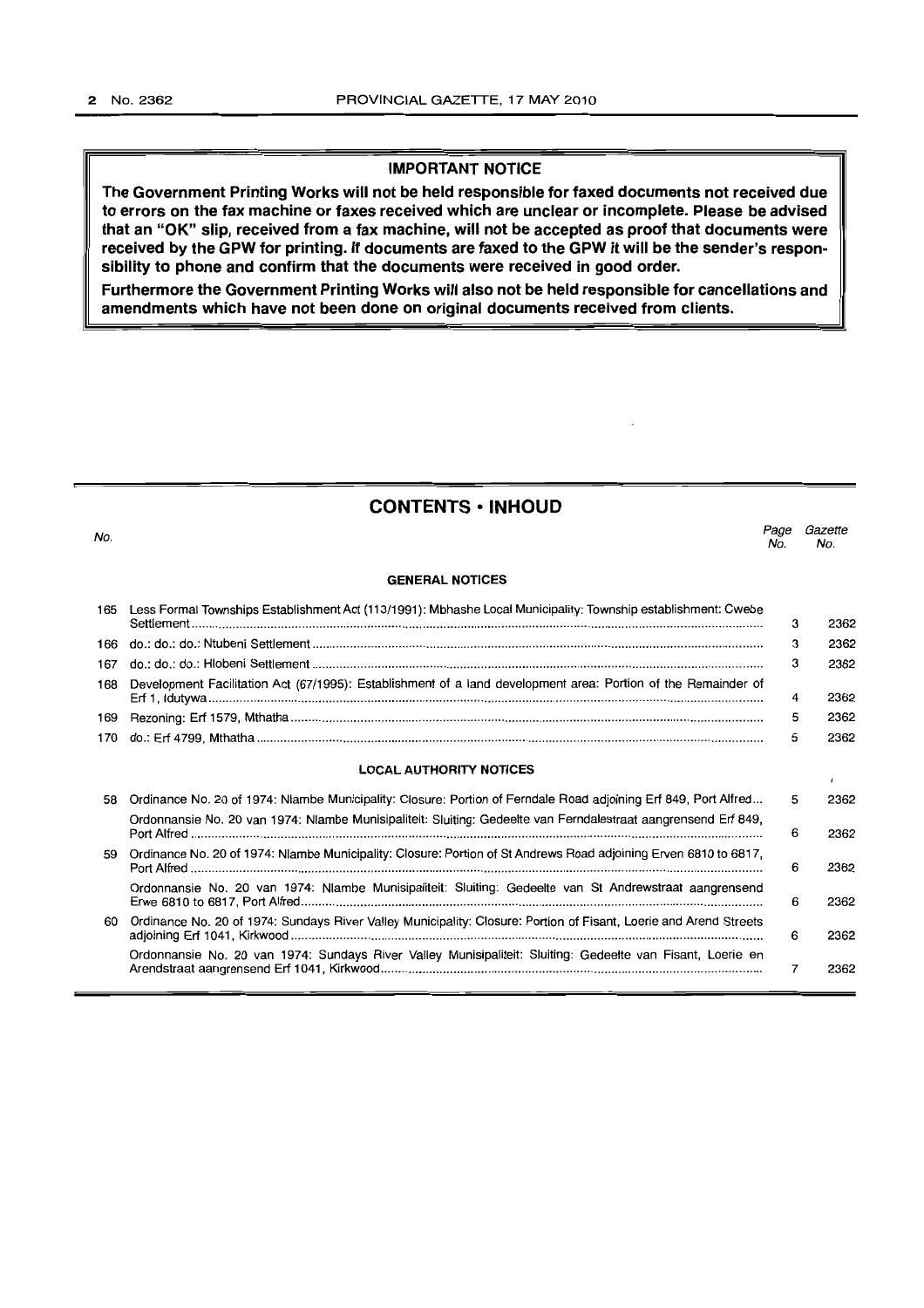# **GENERAL NOTICES**

# No. 165

#### **PROVINCE OF THE EASTERN CAPE**

#### **DEPARTMENT OF LOCAL GOVERNMENT AND TRADITIONAL AFFAIRS**

#### **MBHASHE LOCAL MUNICIPALITY**

LESS FORMAL TOWNSHIPS ESTABLISHMENT ACT, 1991 (ACT 113 OF 1991)

#### NOTICE OF TOWNSHIP ESTABLISHMENT

I, Sicelo Gqobana, Member of the Executive Council for Local Government and Traditional Affairs, duly authorised thereto, hereby give notice in terms of section 11 (2) of the Less Formal Townships Establishment Act, 1991 (Act 113 of 1991), that an application for establishment of a township on the property specified below has been received and is open to inspection during normal office hours at the office of the Senior Manager: Department of Local Government and Traditional Affairs (Eastern Cape), Room No. 4181, Tyamzashe Building, Phalo Avenue, Bhisho, until and including 25 May 2010.

#### Proposed township name: **Cwebe Settlement.**

Property description: Rem. Farm 29, Farm 30, Farm 31 & Farm 50, Xhora AD.

Location: The study area which includes the three settlements known as Cwebe, Hlobeni and Ntubeni is located approximately 40 km from Willowvale on the boundary of the Dwesa--Cwebe Forest and Marine Reserve on the Indian Ocean. Applicant: Messrs Radloff Naidu Town Planners.

**SICELO GQOBANA, MEC for Local Government and Traditional Affairs** 

# No. 166

## **PROVINCE OF THE EASTERN CAPE**

#### **DEPARTMENT OF LOCAL GOVERNMENT AND TRADITIONAL AFFAIRS**

#### **MBHASHE LOCAL MUNICIPALITY**

#### LESS FORMAL TOWNSHIPS ESTABLISHMENT ACT, 1991 (ACT 113 OF 1991)

#### NOTICE OF TOWNSHIP ESTABLISHMENT

I, Sicelo Gqobana, Member of the Executive Council for Local Government and Traditional Affairs, duly authorised thereto, hereby give notice in terms of section 11 (2) of the Less Formal Townships Establishment Act, 1991 (Act 113 of 1991), that an application for establishment of a township on the property specified below has been received and is open to inspection during normal office hours at the office of the Senior Manager: Department of Local Government and Traditional Affairs (Eastern Cape), Room No. 4181, Tyamzashe Building, Phalo Avenue, Bhisho, until and including 25 May 2010.

#### Proposed township name: **Ntubeni Settlement.**

Property description: Farm 294, Gatyana AD.

Location: The study area which includes the three settlements known as Cwebe, Hlobeni and Ntubeni is located approximately 40 km from Willowvale on the boundary of the Dwesa-Cwebe Forest and Marine Reserve on the Indian Ocean.

Applicant: Messrs Radloff Naidu Town Planners.

#### **SICELO GQOBANA, MEC for Local Government and Traditional Affairs**

# No. 167

## **PROVINCE OF THE EASTERN CAPE**

#### **DEPARTMENT OF LOCAL GOVERNMENT AND TRADITIONAL AFFAIRS**

## **MBHASHE LOCAL MUNICIPALITY**

#### LESS FORMAL TOWNSHIPS ESTABLISHMENT ACT, 1991 (ACT 113 OF 1991)

#### NOTICE OF TOWNSHIP ESTABLISHMENT

I, Sicalo Gqobana, Member of the Executive Council for Local Government and Traditional Affairs, duly authorised thereto, hereby give notice in terms of section 11 (2) of the Less Formal Townships Establishment Act, 1991 (Act 113 of 1991), that an application for establishment of a township on the property specified below has been received and is open to inspection during normal office hours at the office of the Senior Manager: Department of Local Government and Traditional Affairs (Eastern Cape), Room No. 4181, Tyamzashe Building, Phalo Avenue, Bhisho, until and including 25 May 2010.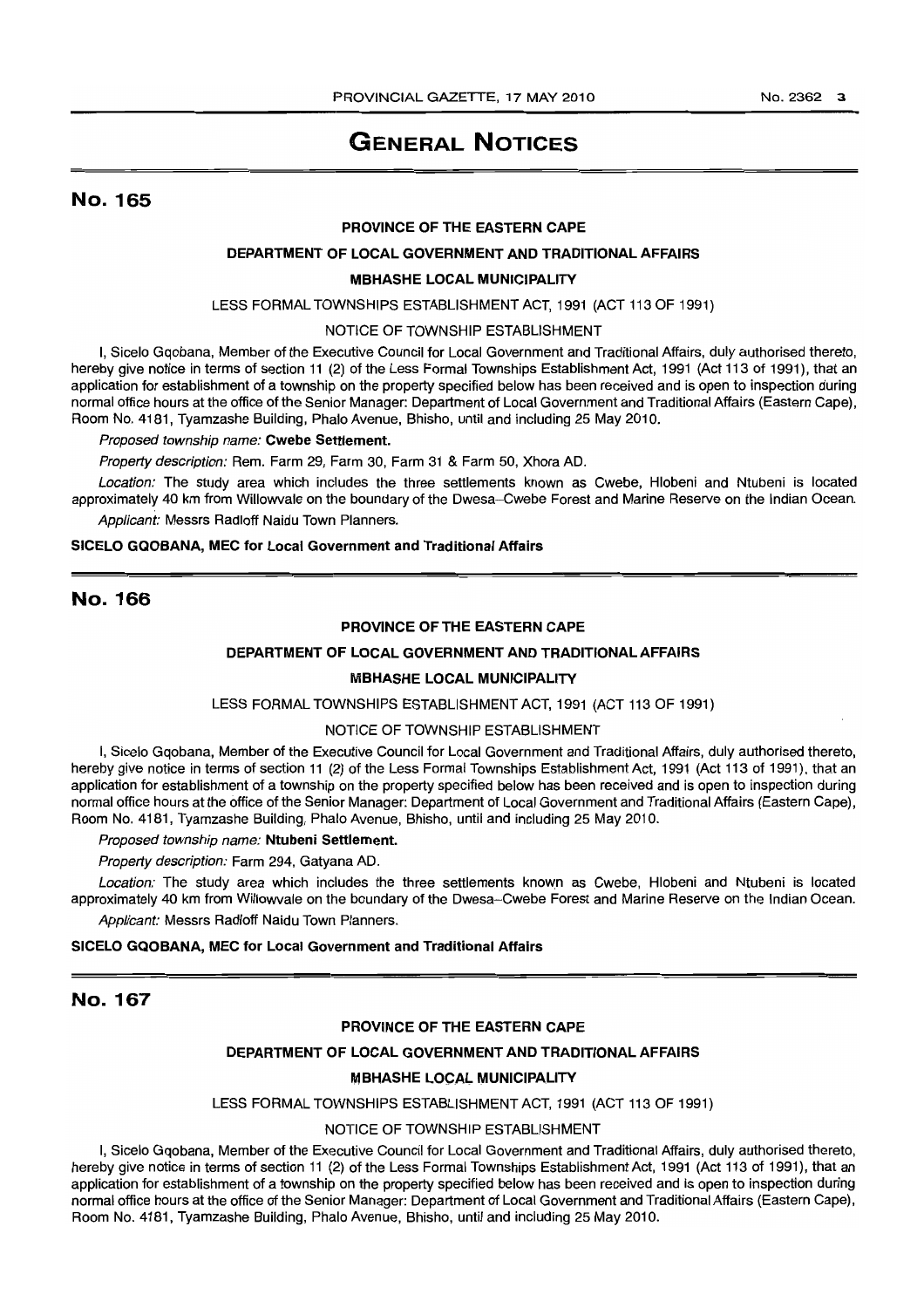# Proposed township name: **Hlobenl Settlement.**

Property description: Rem. Farm 29, Farm 30 & Farm 47, Xhora AD.

Location: The study area which includes the three settlements known as Cwebe. Hlobeni and Ntubeni is located approximately 40 km from Willowvale on the boundary of the Dwesa-Cwebe Forest and Marine Reserve on the Indian Ocean.

Applicant: Messrs Radloff Naidu Town Planners.

## **SICELO GQOBANA, MEC for Local Government and Traditional Affairs**

# No. 168

#### NOTICE IN TERMS OF REGULATION 21 (10) OF THE REGULATIONS UNDER THE DEVELOPMENT FACILITATION ACT, 67 OF 1995

#### CASE NUMBER DT (EC) 007/2010

Notice is hereby given that Setplan acting on behalf of Seven Days Trading 5 (Pty) Ltd, Duly Authorised by the Owners Concerned has lodged an application in terms of the Development Facilitation Act for the establishment of a land development area on a portion of the remainder of Erf 1, Jdutywa, Province of the Eastern Cape.

The application consists of the following:

- The subdivision and rezoning of a portion of the Remainder of Erf 1, Idutywa, in order to establish the Mbhashe Mall, including a mixture of zonings, in accordance with the Transkei Standard Town-planning Scheme Regulations.
- <sup>~</sup>The suspension in terms of section 33 (2) of the DFA, of certain sections of the Townships Ordinance, 33 of 1934, as far as the approval process only is concerned, as the Transkei Standard Town-planning Scheme Regulations must still apply to the land development area.

The relevant plan{s). document(s), and information are available for inspection at the Department of Local Government & Traditional Affairs, Room 4186, Fourth Floor, Tyamzashe Building, Bhisho, for a period of 14 days from 17 May 2010.

The application will be considered at a Tribunal Hearing to be held at the Hotel Idutywa, Richardson Road, Idutywa, on 12 August 2010 at 10h30, and the pre-hearing conference will be held at the Hotel Idutywa, Richardson Road, Idutywa, on 29 July 2010 at 10h30.

Any person having an interest in the application should please note that:

- 1. You may, within a period of 14 days from the date of the publication of this notice, provided the Designated Officer with your written objections or representations; or
- 2. If your comments constitute an objection to any aspect of the land development application, you must appear in person or though a representative before the Tribunal on the date mentioned above.

Any written objection or representation must be delivered to the Designated Officer at the Department of Local Government at Traditional Affairs, Room 4186, Fourth Floor, Tyamzashe Building, Bhisho.

You may contact Mr M.M. Mona on telephone no. (040) 609-5465 or Fax No. (040) 609-5198 if you have any queries concerning the application.

Land development applicant: Setplan, East London. Tel: (043) 743-3883. Fax: (043) 743-7374.

# ISAZISO NGOKOMGAQO 21 (10) PHANTSI KWEMIMMISELO YOMTHETHO WE-DEVELOPMENT FACILITATION ACT, 67 KA 1995

• **• •** 

#### CASE NUMBER DT{EC) 007/2010

Isaziso sikhutshwa ngalompapasho sisithi uSetplan omale I-Seven Days Trading 5 (Pty) Ltd, Bengumnini Okanye Benikwe Imvume Ngabanini Abafanelekileyo bangenise isicelo ngokommiiselo we-Development Facilitation Act ukuze kumiswa indawo yokuphuhlisa kwi-ceba a yena oliceba Elinyintsalela Kwisiza 1, Idutywa, KwiPhondo LaseMpuma Koloni.

Esisicelo siquka oku kulandelayo:

- Ukucanwa kwakunye nokutshintshwa kwendlela youkusetyenziswa komhlaba kwiceba eliyintsalela Yesiza 1, eDutywa, ukuze kwakhiwe Ubhazabhaza wevenkile, ibandakanya umxube wotshintsho lIokusetyenziwa komhlaba Oku kwenziwa ngendlela engqamene nemegaqo ye Town-planning Scheme yase Transkei.
- Ukunqunyanyiswa kwemihlathi ethile ye DFA kwakunye ne Townships Ordinance, 33 (2) ka 1934 malunga nokunzulumene nokukuphunyezwa kwezicelo, njengoko imigaqo yeStandard Town-planning Scheme kusafuneka isebenze kulommandla wophuhliso.

Izicwangwiso, uxwebhu kunye neencukhaca zingafumaneka kwiSebe 10Rhuiumente weMicimbi yezeKhaya nezeMveli, e-otisini 4186, umgangatho wesine, Tyamazashe isakhiwo, eBhisho ithuba elingange ntsuku ezi 14 ukusukela nge 17 May 2010.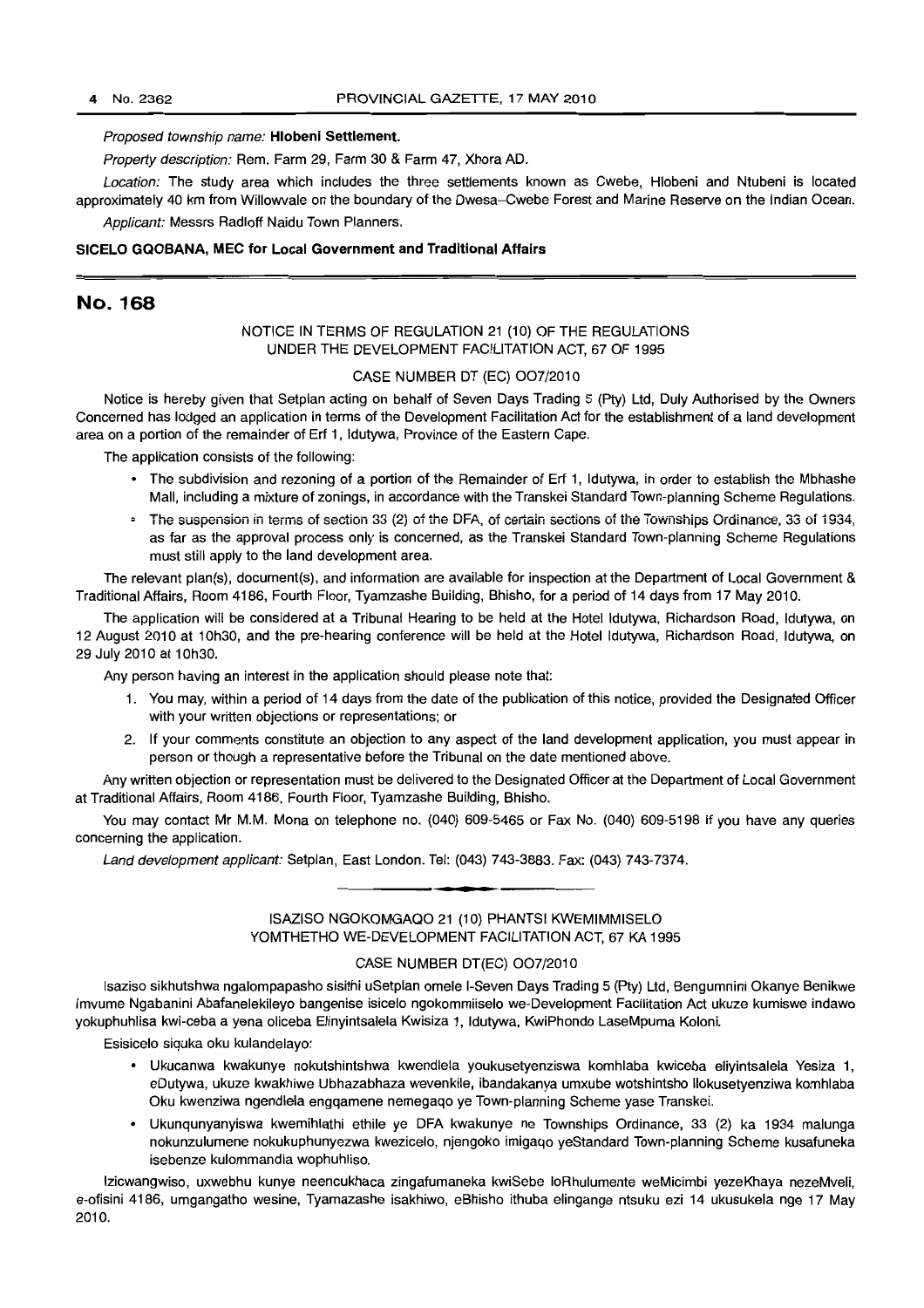Esisicelo siza kuhlolwa ligqugula lovavanyo elizakubanjelwa eldutywa Hotel, Richardson Road, Idutywa ne 12 August 2010 ngo 10h30 kwaye inkomfa Yoviwano Ndlebe phambi kudibane igqugula izakuba eldutywa Hotel, Richardson Road, Idutywa nge 29 July 2010 ngo 10h30.

Nawuphi umntu onomdla kwesisicelo makazi oku:

- 1. Ungathumela izikhalazo okanye izimvo zakho ezibhaliweyo, malunga nesisicelo, kwi g05a elichongiweyo, zingekadluli iintsuku ezi 14 ukusukela kusuku lokupapashwa kwesisibhengezo.
- 2. Ukuba ngaba izimvo zakho ziyakhalazo malunga noluphuhliso Iwesisicelo, kufuneka ume phambi kwa Igqiza ngobuqu bakho okanye uthumele ummeli.

Nasiphi na isikhalazo okanye izimvo kufuneka zisiwe ngesandla kwi gosa elichongiweyo kwiSebe likaRhulumente waseKhaya ne, kwiofisi 4186, umgangatho wesine, Tyamzashe isakhiwo. eBhisho.

Ungaqhagamshelana uMnumzana M. M. Mona ngenombolo yomnxeba (040) 609-5465 okanye ifaksi (040) 609-5198 ubangabana uneibuzo malunga nesisicelo.

Land development applicant: Setplan. East London. Tel: (043) 743-3883. Fax: (043) 743-7374.

# No. 169

## NOTICE No: SCM 43/10

#### APPLICATION FOR REZONING OF ERF 1579, MTHATHA, FROM RESIDENTIAl/AGRICULTURAL USE TO EDUCATIONAL PURPOSES

King Sabata Dalindyebo Local Municipality has received an application for rezoning of Erf 1579, Mthatha, from Resideniial/Agricuiturai to Educationai Purposes.

Copies of the layout and supporting documentation will be available for inspection at the King Saba Dalindyebo Municipal Offices, Corner Sutherland and Owen Street, Mthatha. Any objections should be lodged in writing with the Municipal Manager within 21 days from the date of the publication. In the event that no objections are received, the process of the rezoning will proceed.

Any queries may be directed to the office of the Municipal Manager for attention Ms N.C. Zwane (047) 501-4063, Office No. 221. Munitata Building.

#### Mr M. M. P. Tom, Municipal Manager

KSD Municipality, Munitata Building, Mthatha, 5099

# No. 170

#### NOTICE 19 OF 2010

## APPLICATION FOR REZONING OF ERF 4799, MTHATHA, FROM SPECIAL RESIDENTIAL TO GENERAL RESIDENTIAL 3

King Sabata Dalindyebo Local Municipality has received an application for rezoning of Erf 4799, Mthatha. from Special Residential to General Residential 3 for purposes of establishing townhouses.

Copies of the layout and supporting documentation will be available for inspection at the King Saba Dalindyebo Municipal Offices, Corner Sutherland and Owen Street, Mthatha. Any objections should be lodged in writing with the Municipal Manager within 21 days from the date of the publication. In the event that no objections are received, the purposes of the rezoning will proceed.

Any queries may be directed to the offices of the Municipal Manager for attention Ms N.C. Zwane (047) 501-4063, Office No. 217A, Munitata Building.

#### Mr M. M. P. Tom, Municipal Manager

KSD Municipality, Munitata Building. Mthatha, 5099

# **LOCAL AUTHORITY NOTICES**

No. 58

#### NLAMBE MUNICIPALITY

#### PORT ALFRED

## CLOSING OF PORTION OF FERNDALE ROAD ADJOINING ERF 849, PORT ALFRED

Notice is hereby given in terms of the provisions of section 137 (1) of Ordinance No. 20 of 1974 that a portion of Ferndale Road adjoining Erf 849, Port Alfred. has been closed permanently. (S/4842/5v1 p155)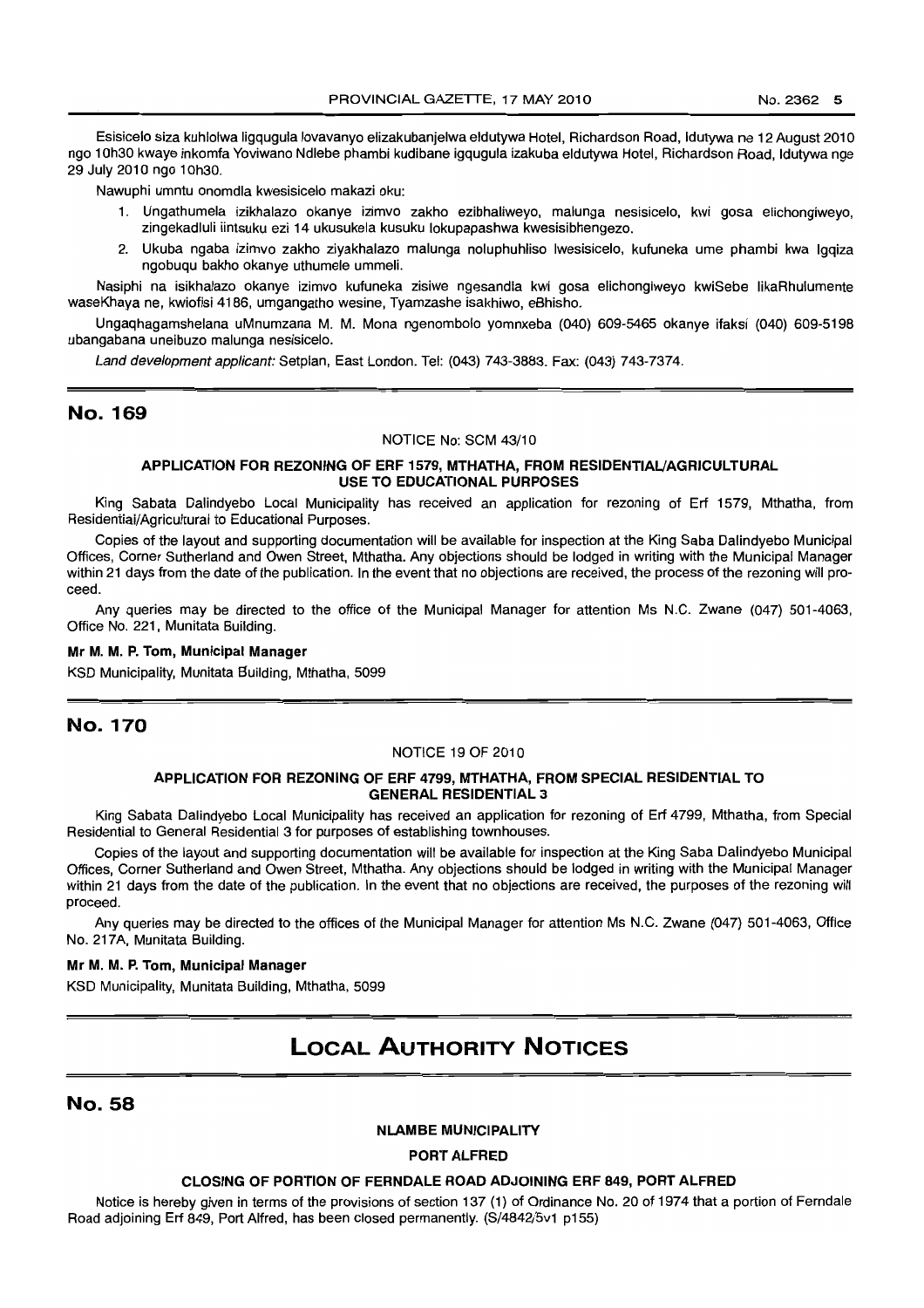#### R DUMEZWENI, Municipal Manager

Notice Number: 60/2010 3 May 2010 (Ref: 15/8)

#### NLAMBE MUNISIPALITEIT

**• •** 

## PORT ALFRED

#### SLUITING VAN 'N GEDEELTE VAN FERNDALE STRAAT AANGRENSEND ERF 849, PORT ALFRED

Kennis geskied hiermee ingevolge artikel 137 (1) van Ordonnansie No. 20 van 1974 dat 'n gedeelte van Ferndale Straat aangrensend Erf 849, Port Alfred, permanent gesluit is. (S/4842/5v1 p155)

#### R DUMEZWENI, Munisipale Bestuurder

Kennisgewing Nommer: 60/2010

3 Mei 2010 (Verw: 15/8)

# No. 59

## NLAMBE MUNICIPALITY

#### PORT ALFRED

## CLOSING OF PORTION OF ST ANDREWS ROAD ADJOINING ERVEN 6810 TO 6817, PORT ALFRED

Notice is given in terms of the provisions of section 137 (1) of Ordinance No. 20 of 1974 that a portion of 8t Andrews Road adjoining Erven 6810 to 6817, Port Alfred, has been closed permanently. (S/4842/19v1 p110)

## R DUMEZWENI, Municipal Manager

Notice Number: 61/2010

3 May 2010 (Ref: 15/8)

# NLAMBE MUNISIPALITEIT

. **- .** 

## PORT ALFRED

# SLUITING VAN 'N GEDEELTE VAN ST ANDREWS STRAAT AANGRENSEND ERWE 6810 TOT ERWE 6817, PORT ALFRED

Kennis geskied hiermee ingevolge artikel 137 (1) van Ordonnansie No. 20 van 1974 dat 'n gedeelte van St Andrewsstraat aangrensend Erwe 6810 tot 6817, Port Alfred, permanent gesluit is. (S/4842/19v1 p110)

## R DUMEZWENI, Munisipale Bestuurder

Kennisgewing Nommer: 61/2010

3 Mei 2010 (Verw: 15/8)

# No. 60

#### SUNDAYS RIVER VALLEY MUNICIPALITY

NOTICE 07/2010

## FINAL CLOSURE

#### CLOSING OF PORTION OF FISANT, LOERIE AND AREND STREET, ADJOINING ERF 1041, KIRKWOOD

Notice is hereby given in terms of section 137 (1) of the Municipal Ordinance, 20 of 1974, that a portion of Fisant, Loerie and Arend Streets, adjoining Erf 1041, Kirkwood, has been closed permanently.

#### V. ZITUMANE, Administrator/Acting Municipal Manager

Sundays River Valley Municipality, P.O. Box 47, Kirkwood, 6120